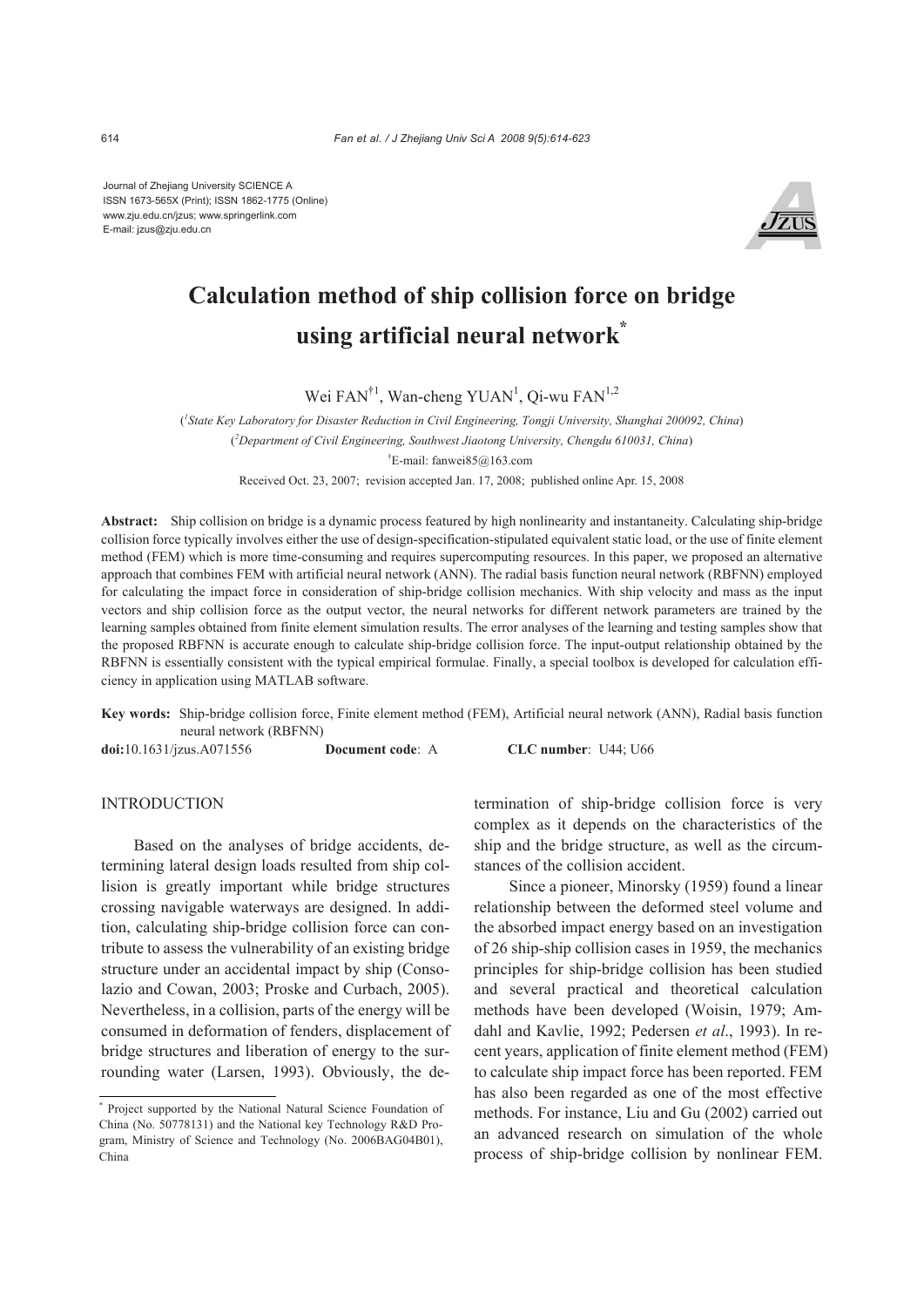Consolazio and Cowan (2003) successfully developed their ADINA finite element model to compute force-deformation relationships for several hopper barge crushing scenarios. In addition, many researchers (Yan, 2004; Sun, 2005; Chen, 2006) also employed FEM to make a detailed study on the behaviors of ship-bridge collision, respectively. However, the computational demands for conducting high-resolution nonlinear contact impact ship collision analyses using FEM were often translated into the need for supercomputing resources and tens of hours of computing time, so the efficiency of calculation work is reduced greatly. Therefore, Consolazio *et al.*(2005) carried out an advanced research on numerically efficient dynamic analysis of barge collisions on bridge piers by coupling nonlinear barge and pier responses together through a shared collision force and employing numerical procedures for accelerating convergence of the coupled system. Nevertheless, their research was based on the special FB-Pier software.

As used in several application areas (Zhou and Yan, 2002; Zhang, 2004; Fan *et al.*, 2005; Choubey *et al.*, 2006), artificial neural networks (ANNs) may be introduced to calculate the ship-bridge collision force under different conditions. For example, the study by Ma *et al.*(2005) focused on the identification of ship impact force from the dynamic responses using ANN technique.

The paper aims to develop a calculation procedure of ship-bridge collision force in which ANN is combined with FEM to avoid many time-consuming analyses or experiments for different ship velocities and masses. In other words, the computational effort may be saved to some extent. The radial basis function neural networks (RBFNNs) are trained for calculating the ship impact forces by the learning samples obtained from FEM results.

# CLASSICAL SPECIFICATION METHODS FOR CALCULATING SHIP-BRIDGE COLLISION FORCE

The results obtained from the proposed ANN approach will be compared with the empirical formulae provided by bridge design specifications, so potential improvements in these specifications may be found. Therefore, it is necessary to review some classic specifications briefly at first. Nowadays, bridge design specifications of different countries provide different simplified methods for computing equivalent static loads instead of conducting fully dynamic impact analyses. Generally, the American Association of State Highway and Transportation Officials bridge design specifications (AASHTO, 1994) and the European Standards (1994) are considered as classical and widely used specifications.

## **AASHTO method**

The AASHTO bridge design specifications state that all bridge components in a navigable waterway crossing, located in design water depths not less than 0.6 m, should be designed for ship impact. The minimum design impact load for substructure design should be determined using an empty hopper barge drifting at a velocity equal to the annual mean current for the waterway location. The design barge should be a single 10.7 m×60 m barge, with an empty mass of 180 t, except special design by the owner. Generally, the head-on ship collision impact force on a pier should be taken as:

$$
P_{\rm s} = 1.2 \times 10^5 V \sqrt{DWT} \,, \tag{1}
$$

where  $P_s$  is equivalent static vessel impact force, N;  $V$ is vessel impact velocity, m/s; *DWT* is deadweight tonnage of vessel, t.

Eq.(1) was developed from research conducted by Woisin (1979) in West Germany to generate collision data for protecting the reactors of nuclear-powered ships from collisions with other ships. The ship collision data resulted from collision tests with physical ship models at scales of 1:12.0 and 1:7.5. Woisin's results have been found to be in perfect agreement with those of research conducted by other ship collision investigators worldwide (AASHTO, 1994).

#### **European standard method**

The corresponding regulations in 1991-1 Eurocode 1 (ENV, 1994) require that the impact action is represented by two mutually exclusive load arrangements—a frontal force *F*d*x* acting in the longitudinal axis of the pier and a lateral force *F*d*y* acting normal to the longitudinal axis of the pier and a fric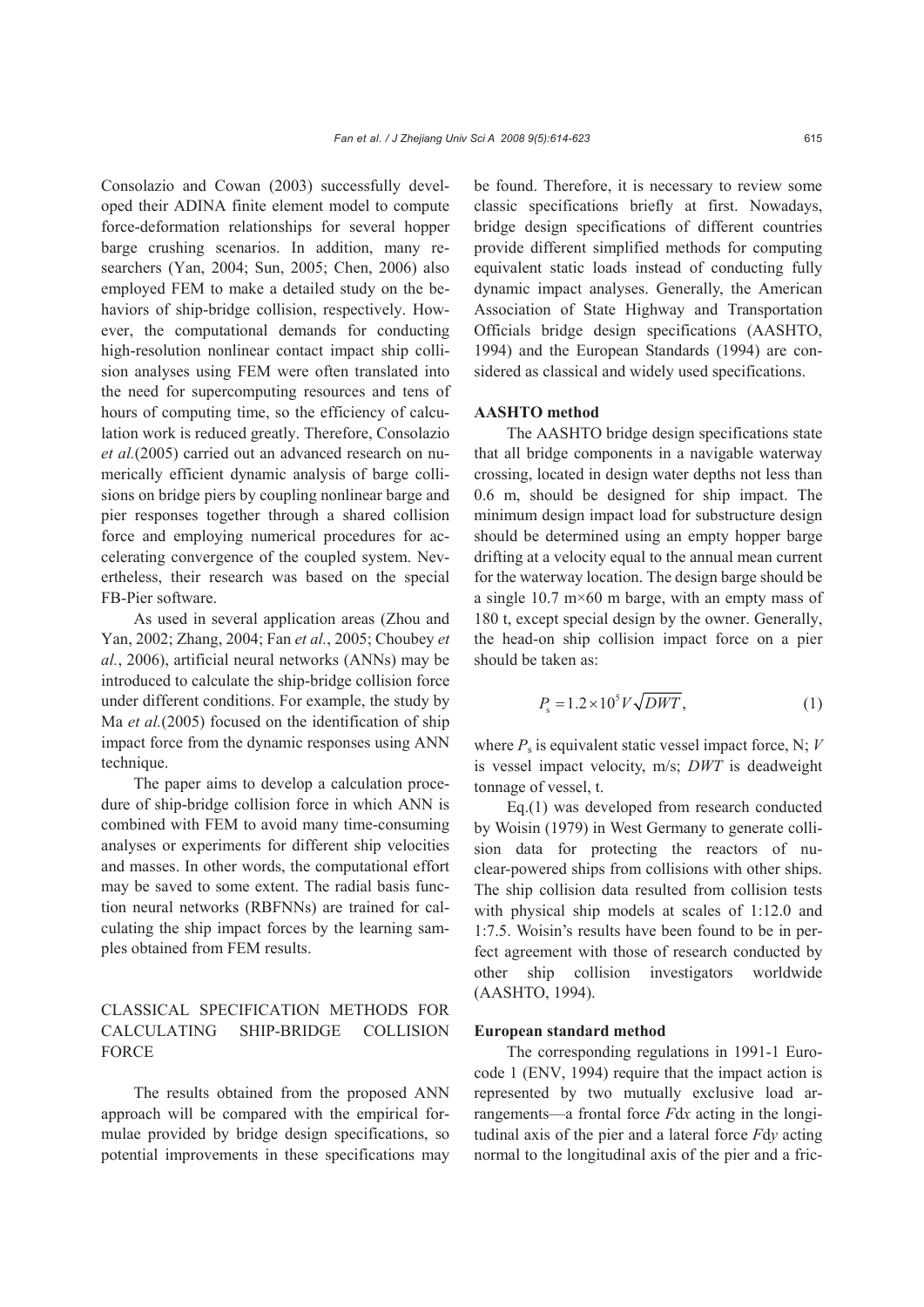tion force parallel to the longitudinal axis. In addition, hydrodynamic added mass should be taken into account for ship impact forces. For a number of standard ship characteristics and standard design situations, the frontal and lateral dynamic forces may be obtained from Table 1 (ENV, 1994). In harbors the forces given in Table 1 may be reduced by a factor of 0.5.

However, when ship characteristics vary with any standard types, an alternative value for the static equivalent force shall be expressed as

$$
P = V\sqrt{KM},\tag{2}
$$

where  $P$  is the ship impact force, N;  $K$  is equivalent stiffness, N/m (for ship in inland waterways, *K=*5×  $10^6$  N/m; while for seagoing vessels,  $K=15\times10^6$  N/m); *M* is the mass of the colliding object, kg.

# ANN-BASED CALCULATION METHOD

#### **Methodology of the proposed approach**

The general methodology proposed in the paper is sketched in Fig.1.

Without loss of generality, the mathematical expression of ship-bridge collision force can be taken as:

$$
F = f(x_1, x_2, \cdots, x_n),\tag{3}
$$

where  $F$  is ship-bridge collision force;  $x_i$  is the variable which affects the value of ship-bridge collision force.

As described in the previous sections, it is of great difficulty to obtain the deterministic form of Eq.(3), because the impact load depends on many factors: (1) structural type; (2) shape of the ship's bow; (3) degree of water ballast carried in the forepeak of bow; (4) size and velocity of the ship; (5) geometry of the collision; (6) geometry and strength characteristics of the pier, etc. (AASHTO, 1994). According to the guidance of Eqs.(1) and (2), only mass and velocity of the ship are employed in this paper to determine the ship-bridge collision force. This treatment does not conflict with the main aim to show the effectiveness of the ANN-based method.

It is well known that obtaining some appropriate



**Fig.1 Flow chart of the proposed approach based on artificial neural network (ANN)**

|  |  | Table 1 Ship characteristics and corresponding dynamic design forces for inland waterways (ENV, 1994) |  |  |  |  |  |  |  |  |  |
|--|--|-------------------------------------------------------------------------------------------------------|--|--|--|--|--|--|--|--|--|
|--|--|-------------------------------------------------------------------------------------------------------|--|--|--|--|--|--|--|--|--|

| CEMT <sup>*</sup> class | Reference type of ship | Length $l$ (m) | Mass $M(t)$     | Force $Fdx$ (kN) | Force $Fdy$ (kN) |
|-------------------------|------------------------|----------------|-----------------|------------------|------------------|
| $\mathbf{I}$            |                        | $30 - 50$      | $200 - 400$     | 2000             | 1000             |
| П                       |                        | $50 - 60$      | $400 - 650$     | 3000             | 1500             |
| Ш                       | "Gustav König"         | $60 - 80$      | $650 \sim 1000$ | 4000             | 2000             |
| IV                      | Class "Europe"         | $80 - 90$      | $1000 - 1500$   | 5000             | 2500             |
| Va                      | Big ship               | $90 - 110$     | $1500 - 3000$   | 8000             | 3500             |
| Vb                      | Tow $+2$ barges        | $110 - 180$    | $3000 - 6000$   | 10000            | 4000             |
| VIa                     | Tow $+2$ barges        | $110 - 180$    | $3000 - 6000$   | 10000            | 4000             |
| <b>VIb</b>              | Tow+4 barges           | $110 - 190$    | $6000 - 12000$  | 14000            | 5000             |
| <b>VIcc</b>             | Tow+6 barges           | $190 - 280$    | $10000 - 18000$ | 17000            | 8000             |
| VII                     | Tow+9 barges           | 300            | $14000 - 27000$ | 20000            | 10000            |

\* CEMT: European Conference of Ministers of Transport classification proposed on June 19, 1992, approved by the Council of European Union on Oct. 29, 1993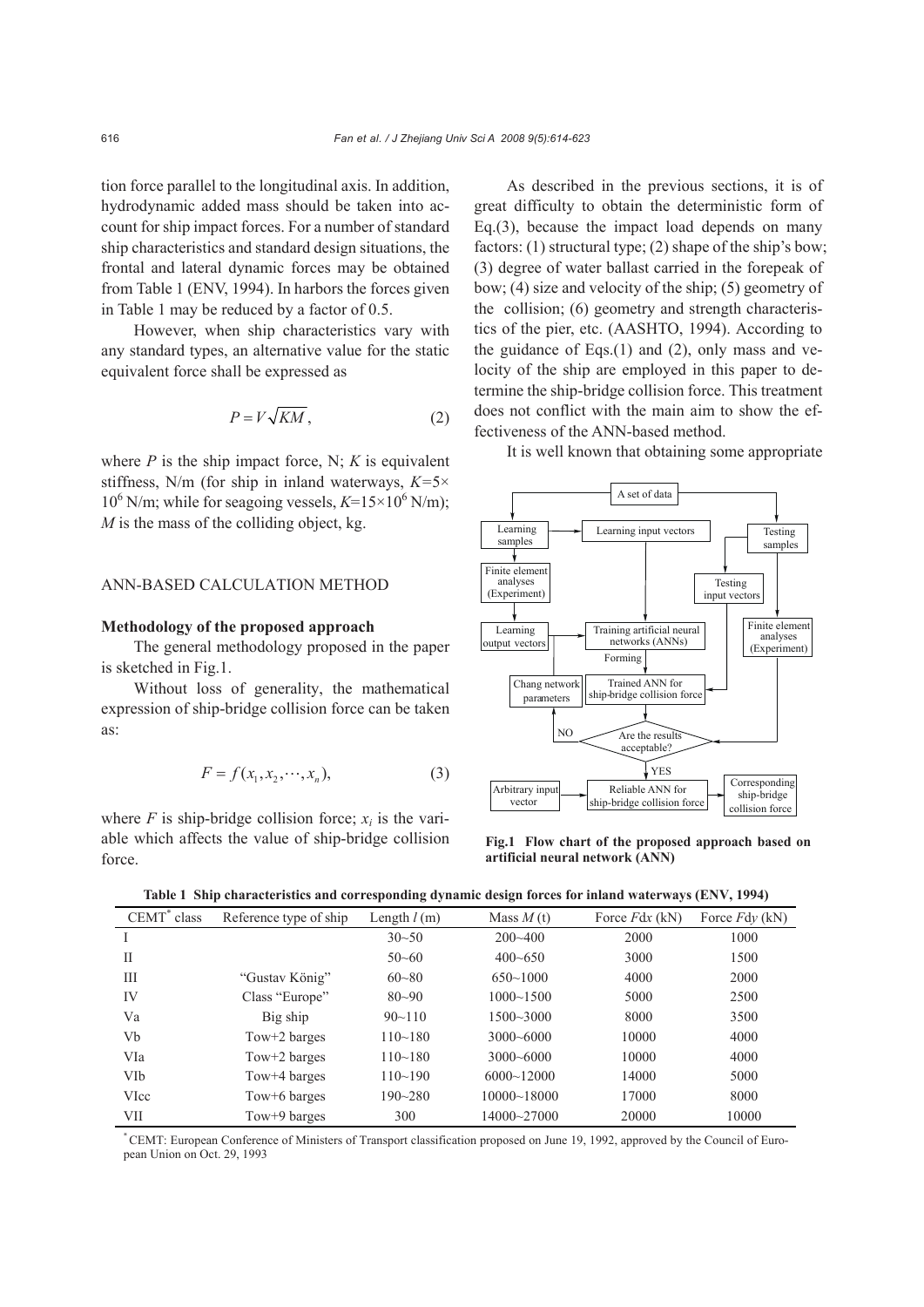learning samples is greatly important as ANN is used. If there were some actual samples of the experimental data, the problem would be solved very well. Since the experimental data about ship-bridge collision are rare and discrete, carrying out an experiment is very difficult and costly. Many researchers have applied FEM technique to solve this type of problem and got some achievements (Liu and Gu 2002; Consolazio and Cowan, 2003; Chen, 2006). As FEM is one of the effective methods for calculating ship-bridge force, the necessary of learning samples for training ANN can be obtained with this method. In this paper, the influencing factors of ship-bridge collision are constant except two variables, which are velocity and mass (or weight) of the ship. A set of input and output data is prepared for developing ANN models. One part of the data is used for training, while the other is for testing the model.

Secondly, the ANN model should be trained after the datasets are pretreated necessarily. Of course, it is important to set the values of network parameters.

Thirdly, the developed ANN model should be tested with other data obtained from the finite element analyses. In comparisons of the results of the proposed ANN approach with those of FEM, the error analyses should be carried out. If the error with respect to this sub-set is not acceptable, the training should be repeated. Indeed, this testing is critical to ensure that the network has successfully learned the correct functional relationship within the whole set of data. In the work, errors occurring at both the learning and testing stages are recorded as root mean squared error (*RMSE*) and correlation coefficient ( $R<sup>2</sup>$ ) defined as:

RMSE = 
$$
\sqrt{\frac{1}{N} \sum_{i=1}^{N} (x_i - x'_i)^2}
$$
, (4)

$$
R^{2} = \frac{\sum_{i=1} x_{i} x_{i}' - \sum_{i=1} x_{i} \sum_{i=1} x_{i}'}{\sqrt{\sum_{i=1} \left(x_{i} - \sum_{i=1} x_{i}\right)^{2}} \sqrt{\sum_{i=1} \left(x_{i}' - \sum_{i=1} x_{i}'\right)^{2}}},
$$
 (5)

where  $x_i$  is the actual value;  $x_i'$  is the output value by the trained ANN; *N* is the number of samples. The Acceptance Criteria for the error is determined with difficult. In fact, it varies with different conditions. The problem needs further research in the future.

### **ANN model**

Since there are a great number of neural network model types for different perspectives on biological neural systems at various levels of abstraction and simulation, the results would vary (Wang, 2006) by using different neural network models. Considering the purpose of calculating ship-bridge collision force, it is necessary to compare some different network models in order to determine a proper one for this paper. In this section, Radial Basis Function (RBF) networks are briefly compared with Backward Propagation (BP) networks as follows.

As stated by Zhang (2004), RBF network is a locally approximating network. Since RBF network could certainly obtain the globally minimum point, the problems of gradient descent methods and locally minima characteristics of BP networks can be avoided by using it. In addition, compared with the slower convergence shortcomings of BP networks, the RBF networks could learn and train rapidly. Generally speaking, the convergence speed of RBFNN is  $10^3 \sim 10^4$  times that of BPNN, so that RBFNN is suitable for real time control (Zhang, 2004). Finally, Gaussian function could provide better ability of dealing with the testing data, as well as increasing the training speed of the RBFNNs. In other words, the generalization ability is further developed.

As mentioned above, the nonlinear mapping capabilities of RBF networks are better than those of BP networks, and also the learning speed of RBF networks are faster than those of BP networks. These advantages of RBFNNs are beneficial to solve the calculation problems of ship collision loads on bridge, which are highly nonlinear and complex. In short, using the RBFNNs to calculate ship-bridge force is a very practical and effective way.

Since the RBF networks were firstly proposed by Moody and Darken (1989), they have been used in several fields by some other researchers (Steve *et al*., 1995; Zhou and Yan, 2002; Aguirrea *et al*., 2007).

Generally speaking, the network consists of three layers, i.e., an input layer, a hidden layer and an output layer. The typical structure for an RBF network is shown in Fig.2.

As illustrated in Fig.2, the *n* dimensional input vectors are  $X=(x_1, x_2, ..., x_n)^T \in \mathbb{R}^n$ , which are passed to the neurons in hidden layer by the connection weights. The hidden layer consists of a set of RBF or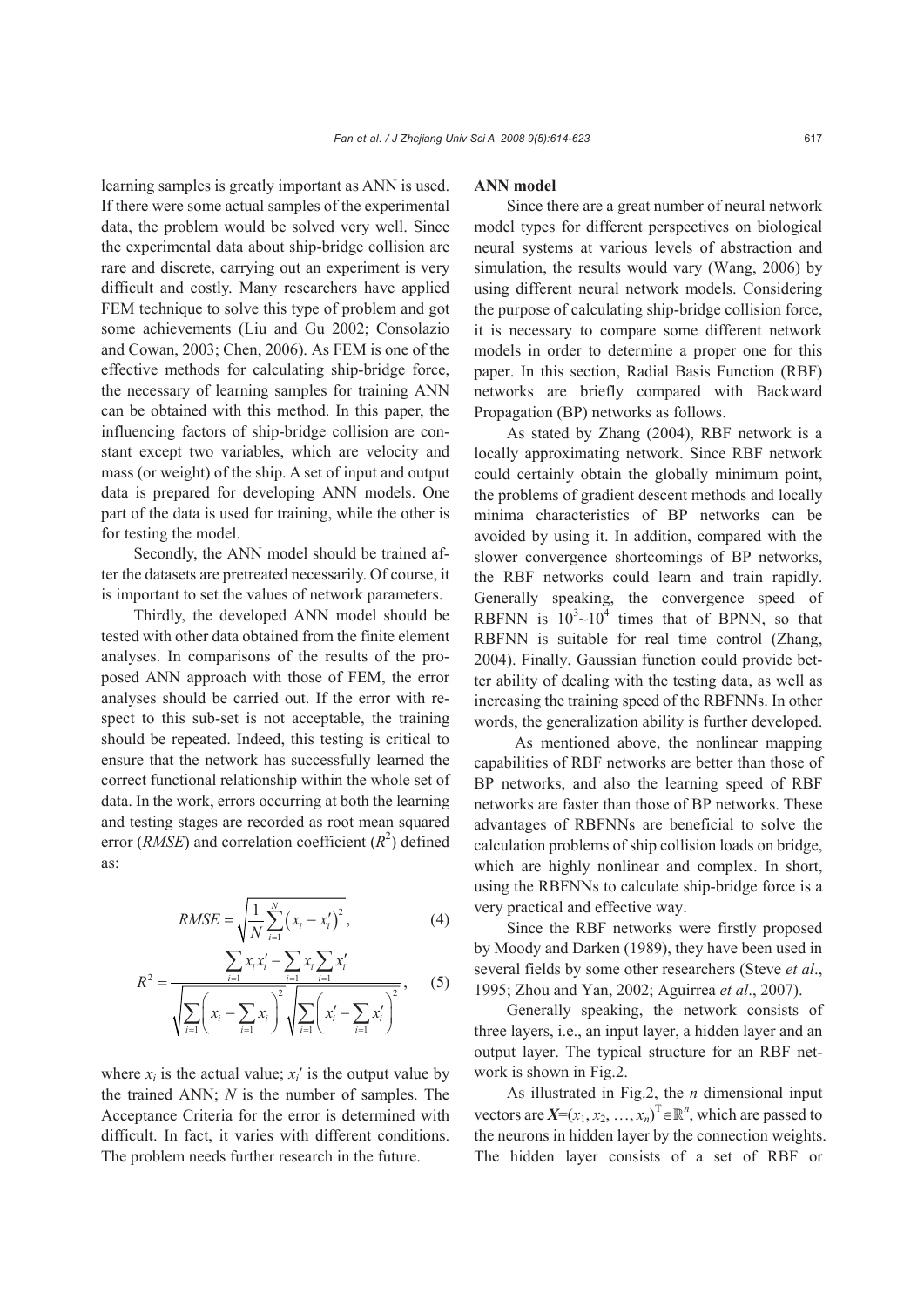

**Fig.2 Typical structure of RBF neural networks** 

pattern units, which are axisymmetric. Functionally, there are three elements in a pattern unit: (1) a center, (2) a distance measure, and (3) an RBF. In Fig.2, a center,  $c_i$  is an input vector in training set, which will be stored in the weight vector from the input vector to the hidden layer after training; *W* is a weight matrix of the output vector; Euclidean norm, ||·|| determines how far an input vector is from a centre; an RBF,  $\phi(\cdot)$ is a function of single variable and can use to determine the output of a pattern unit. In fact, there are a number of RBF types, e.g., Gaussian Function as shown in Eq.(6), Reflected Sigmoid Function, and inverse Multiquadric Function. As described in the previous sections, the generalization ability of Gaussian Function is better developed than that of other functions. Therefore, the Gaussian Function is used in this study.

$$
\phi_i(\|X - c_i\|) = \exp\left(\frac{-\|X - c_i\|^2}{2\sigma_i^2}\right), \quad i = 1, 2, \dots, h,
$$
 (6)

where  $\sigma_i$  is width parameter; the Euclidean distance is expressed as:

$$
||X - c_i|| = \sqrt{\sum_{j=1}^{n} (x_j - c_{ij})^2}, \quad j = 1, 2, \cdots, n;
$$
  

$$
i = 1, 2, \cdots, h.
$$
 (7)

The response of the output layer neuron may be considered as a map *y*, which is

$$
y_{k} = \sum_{i=1}^{h} w_{ki} \phi_{i} (\|X - c_{i}\|) = \sum_{i=1}^{h} w_{ki} \phi_{i} (\|X - c_{i}\|) - b_{k}
$$
  

$$
k = 1, 2, \cdots, m,
$$
 (8)

where  $w_k$  is the weight vector,  $w_k \in W$ ;  $b_k$  is the bias term.

The RBF network training algorithm would not be expounded in the paper; details can be referred to (Zhou and Yan, 2002; Aguirrea *et al.*, 2007).

# APPLICATION OF THE PROPOSED METHOD

According to the procedure as shown in Fig.1, an example will be introduced on how to apply the proposed method to calculate ship-bridge collision force.

#### **Finite element analysis for the fundamental data**

The FEM is a powerful tool for simulating the nonlinear structural behaviors. Based on an appropriate failure criterion and finite element model, many studies have proved that the FEM could effectively evaluate the ship-bridge collision forces (Consolazio and Cowan, 2003; Sun, 2005; Chen, 2006). A lot of famous analysis softwares, such as LS\_DYNA, DYTRAN and ADINA, have widely been used for simulating ship-bridge collision.

In this study, as illustrated in Fig.1, finite element analysis plays an important role of providing the available fundamental data for the proposed method when the experimental data cannot be obtained. Fortunately, based on Chen (2006)'s research, some appropriate samples can be obtained, so the FEM would not be utilized to calculate ship-bridge collision force in this paper. Table 2 shows the fundamental dataset in terms of ship velocity, ship mass and ship-bridge collision force, which will be used for the following ANN training and testing.

A ship model with a bulbous bow and a rectangular pile-cap were created and meshed automatically by the pre-processor PATRAN. LS\_DYNA was employed for the solution. Considering the scope of this paper, the detailed information about FEM can be referred to (Chen, 2006).

## **ANN design**

As described above, the dataset in Table 2 is used to train and validate the RBFNN with different network parameters. Setting ship velocity (*V*) and ship mass (either *M* or *DWT*) as the input vectors and ship collision force  $(F)$  as the output one, the first 20 groups of data in Table 2 have been employed to train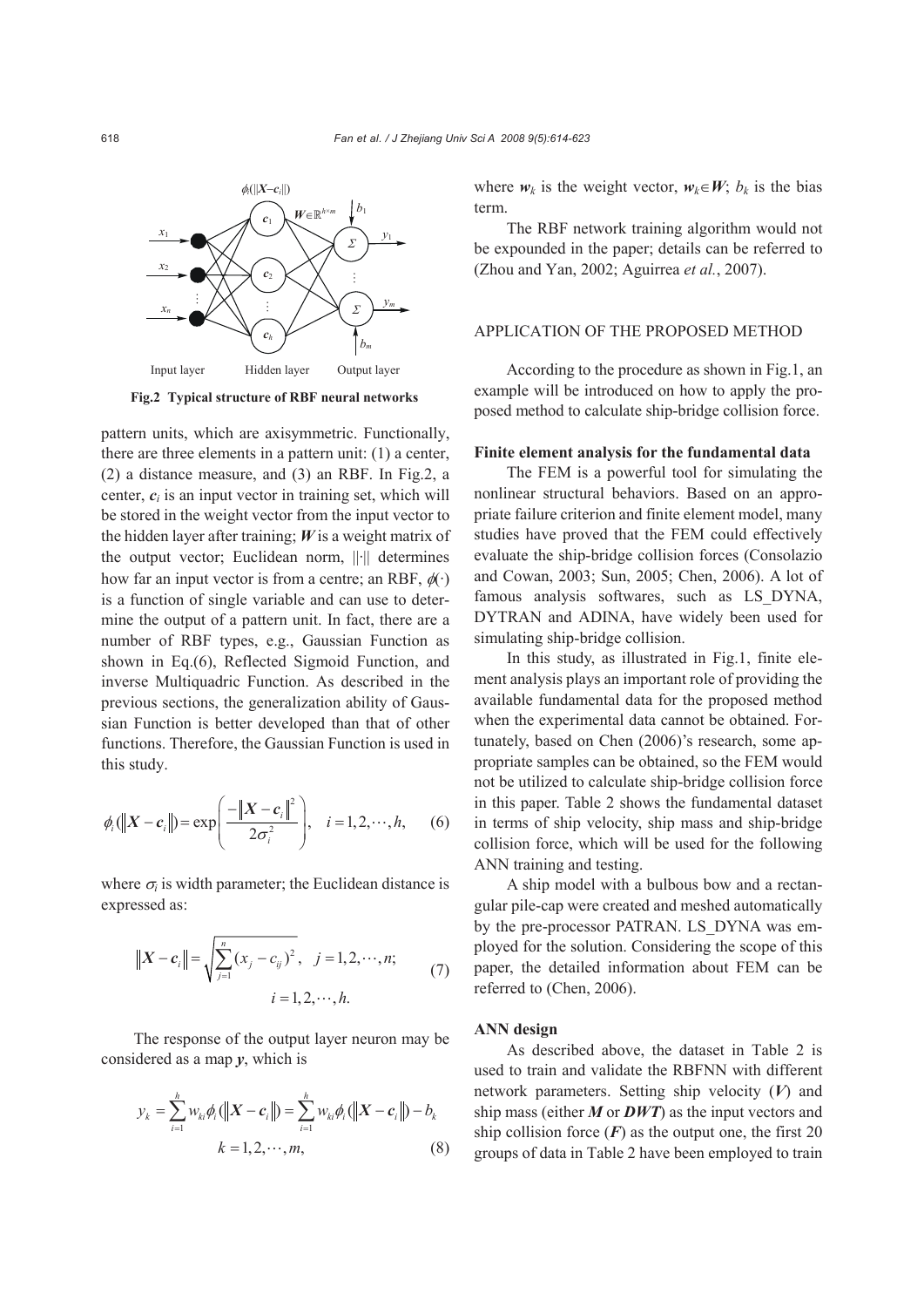| No.            | Actual value   |       |        |                              | No. | Actual value   |       |        |                     |  |
|----------------|----------------|-------|--------|------------------------------|-----|----------------|-------|--------|---------------------|--|
|                | V(m/s)         | M(t)  | DWT(t) | $F ( \times 10^6 \text{ N})$ |     | V(m/s)         | M(t)  | DWT(t) | $F(10^6 \text{ N})$ |  |
| 1              |                | 4000  | 3000   | 7.767                        | 17  | 7              | 62000 | 50000  | 277.600             |  |
| $\overline{2}$ | 1              | 16700 | 12000  | 19.981                       | 18  | 8              | 4000  | 3000   | 38.373              |  |
| 3              | 1              | 62000 | 50000  | 44.520                       | 19  | 8              | 6700  | 5000   | 61.809              |  |
| 4              | 2              | 4000  | 3000   | 13.102                       | 20  | 8              | 62000 | 50000  | 325.790             |  |
| 5              | $\overline{2}$ | 16700 | 12000  | 30.341                       | 21  | 1              | 6700  | 5000   | 17.733              |  |
| 6              | $\overline{2}$ | 62000 | 50000  | 75.740                       | 22  | $\overline{2}$ | 6700  | 5000   | 23.403              |  |
| 7              | 3              | 4000  | 3000   | 16.965                       | 23  | 3              | 6700  | 5000   | 31.364              |  |
| 8              | 3              | 62000 | 50000  | 110.770                      | 24  | 3              | 16700 | 12000  | 43.823              |  |
| 9              | $\overline{4}$ | 4000  | 3000   | 19.472                       | 25  | 4              | 6700  | 5000   | 38.442              |  |
| 10             | 4              | 62000 | 50000  | 168.260                      | 26  | 4              | 16700 | 12000  | 56.175              |  |
| 11             | 5              | 4000  | 3000   | 21.525                       | 27  | 5              | 6700  | 5000   | 44.905              |  |
| 12             | 5              | 62000 | 50000  | 189.690                      | 28  | 5              | 16700 | 12000  | 65.841              |  |
| 13             | 6              | 4000  | 3000   | 25.505                       | 29  | 6              | 6700  | 5000   | 49.014              |  |
| 14             | 6              | 62000 | 50000  | 226.390                      | 30  | 6              | 16700 | 12000  | 85.473              |  |
| 15             | 7              | 4000  | 3000   | 30.295                       | 31  | 7              | 6700  | 5000   | 56.768              |  |
| 16             | 7              | 16700 | 12000  | 102.365                      | 32  | 8              | 16700 | 12000  | 122.075             |  |

**Table 2 Fundamental data for training and testing ANN (Chen, 2006)** 

*V* is ship velocity; *M* is ship mass; *DWT* is deadweight tonnage of ship; *F* is ship-bridge collision force, which is the maximum force during ship collision with bridge by the finite element analysis

the ANN models, and the remained 12 groups of data is to validate the developed ANN.

In this study, neural networks have been designed through the function *newrb* in MATLAB, which adds neurons to the hidden layer of a radial basis network until it meets the specified mean squared error goal. The MATLAB function is:

$$
net = newrb(X, Y, GOAL, SPREAD, MN, DF),
$$
 (9)

where  $X$  is the input vector;  $Y$  is the output vector; *GOAL* is mean squared error goal; *SPREAD* is spread of radial basis functions; *MN* is maximum number of neurons; *DF* is number of neurons to add between displays.

In this research, the value of *GOAL* has been set as 0.001, the value of *MN* is 1000, and the value of *DF* is 1. Since *SPREAD* greatly affects the performance of neural network, three different *SPREAD* values *SPREAD*=(1,2,3) have been discussed to find the best value for a given problem.

# RESULTS AND DISCUSSION

According to the above design, six different RBFNNs have been trained and tested to show the effectiveness of the ANN-based method for calculating ship-bridge collision force.

Figs.3 and 4 show the correlation of ANN outputs and FEM results, which are close, especially when *SPREAD* is 1 or 2. When *SPREAD* is 1 in Fig.4, the results ( $RMSE$ =2.3397 and  $R^2$ =0.9996) show good agreement with the FEM results (or the experimental results). As a result, the proposed RBFNN is thought to be effective for mapping relation of *V-M-F* or *V-DWT-F*, particularly as *SPREAD* equals 1 or 2. In other words, *F* can be deduced from the RBFNN approach.

By determining the best network parameters for ANN, the velocity-force (*V-F*) relationship and mass-force (*M-F* or *DWT-F*) relationship are further discussed in the following. With *M* or *DWT* changed*,* the velocity-force relationship is shown in Fig.5 and Fig.6.

Figs.5 and 6 show that an approximately linearrelationship can be found between the ship velocity and the ship-bridge collision force, either in terms of *M* or *DWT*. On the one hand, the relationship is in good agreement with Eqs.(1) and (2). On the other hand, it is confirmed that the ANN-based method for ship-bridge collision force is reliable.

Similarly, the mass-force (*M-F* or *DWT-F*) relationships are discussed with different values of ship velocity  $(V)$ . The results are shown in Figs.7 and 8.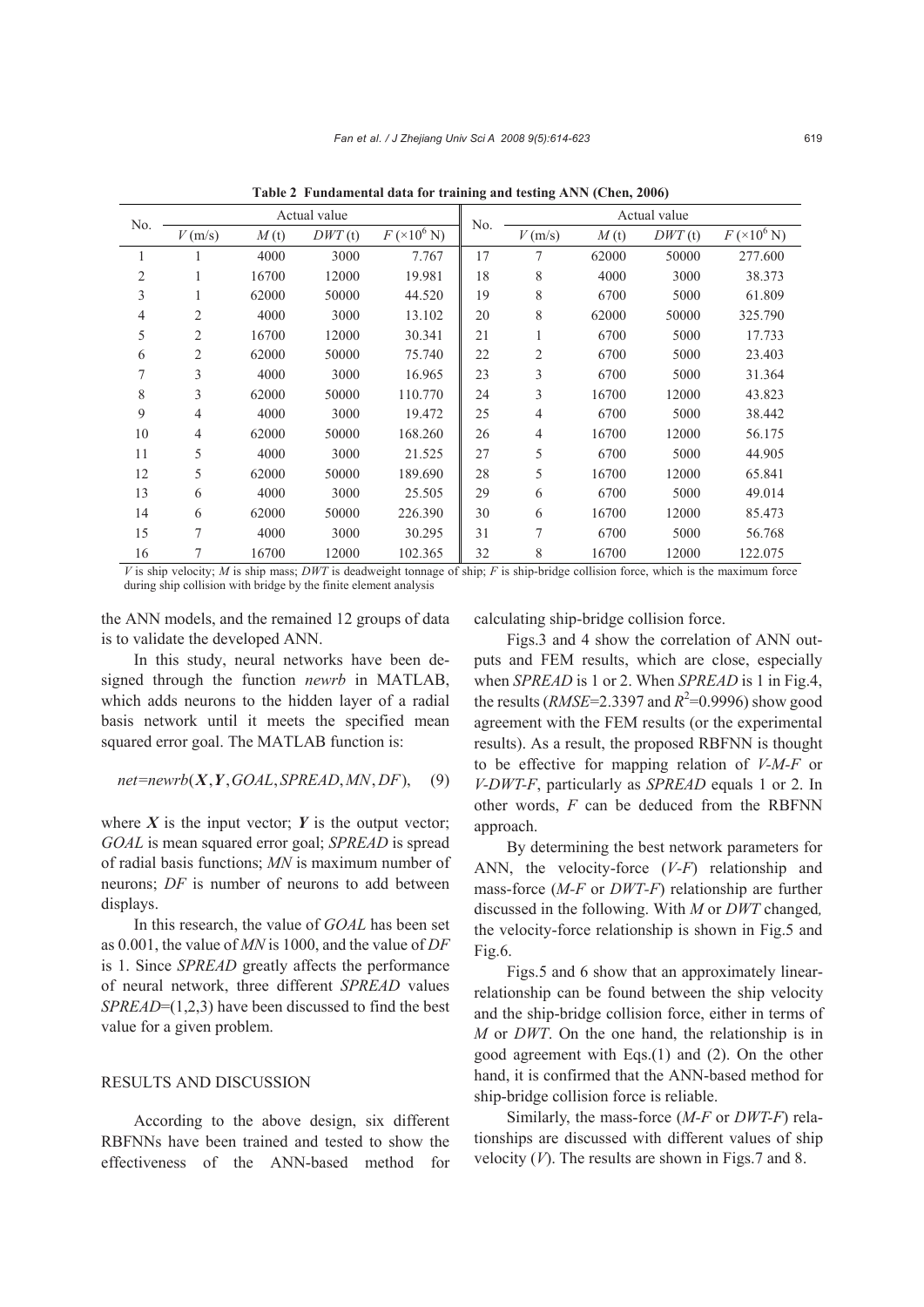

**Fig.3 Simulation comparisons in neural network with mapping relation of** *V-M-F*



**Fig.4 Simulation comparisons in neural network with mapping relation of** *V-DWT-F*



**Fig.5** Relation curve of  $F-V$  with different *M*, a:  $y=$ 39.512*x*,  $R^2=0.9936$ ; b:  $y=14.528x$ ,  $R^2=0.9861$ ; c:  $y=7.5252x$ , *R*2 =0.9484; d: *y*=4.5831*x*, *R*<sup>2</sup> =0.9389



**Fig.6 Relation curve of** *F-V* **with different** *DWT***.** a: *y*= 39.248*x*,  $R^2$ =0.9923; b:  $y$ =14.236*x*,  $R^2$ =0.9554; c:  $y$ =7.3909*x*,  $R^2$ =0.8655; d: *y*=4.5706*x*,  $R^2$ =0.7664



**Fig.7 Relation curve of** *F-M* **with different** *V*  a:  $y=0.0667x^{0.7728}$ ,  $R^2=0.9974$ ; b:  $y=0.0433x^{0.7977}$ ,  $R^2=0.9970$ ; c:  $y=0.0422x^{0.7788}$ ,  $R^2=0.9972$ ; d:  $y=0.0347x^{0.7837}$ ,  $R^2=0.9971$ ; e:  $y=0.0376x^{0.7584}$ ,  $R^2=0.9965$ ; f:  $y=0.0686x^{0.6705}$ ,  $R^2=0.9936$ ; g:  $y=0.0931x^{0.6051}$ ,  $R^2=0.9862$ ; h:  $y=0.0689x^{0.5908}$ ,  $R^2=0.9575$ 



**Fig.8 Relation curve of** *F-DWT* **with different** *V*  a:  $y=0.0978x^{0.7544}$ ,  $R^2=0.9948$ ; b:  $y=0.0642x^{0.7790}$ ,  $R^2=0.9946$ ; c:  $y=0.0616x^{0.7613}$ ,  $R^2=0.9954$ ; d:  $y=0.0504x^{0.7665}$ ,  $R^2=0.9963$ ; e:  $y=0.0535x^{0.7427}$ ,  $R^2=0.9971$ ; f:  $y=0.0926x^{0.6578}$ ,  $R^2=0.9961$ ; g: *y*=0.1203*x*0.5949, *R*<sup>2</sup> =0.9907; h: *y*=0.0868*x*0.5819, *R*<sup>2</sup> =0.9655

Figs.7 and 8 show a nonlinear relationship between ship-bridge collision force *F* and ship mass (*M* or *DWT*), whose tendency is basically in consistence with the power function. Therefore, the power function  $Y = AX^B$  is chosen to fit the above relationships, and the results are shown in Figs.7 and 8. As a result, the relationships of *F*, *V* and *M* (or *DWT*) can be obtained as the follows:

$$
F = 1.21 \times 10^{-2} V \cdot M^{0.72},\tag{10}
$$

$$
F = 1.75 \times 10^{-2} V \cdot DWT^{0.70}.
$$
 (11)

It should be noted that the equivalent force in Eqs.(10) and (11) is different with the maximum force shown in Table 2. According to the European Standard 1991-1Eurocode 1 (EVN, 1994), the equivalent force can be obtained with the maximum force multiplied by a reduction factor of 0.85. Fig.9 shows the comparisons between the results by Eq.(10) or Eq.(11)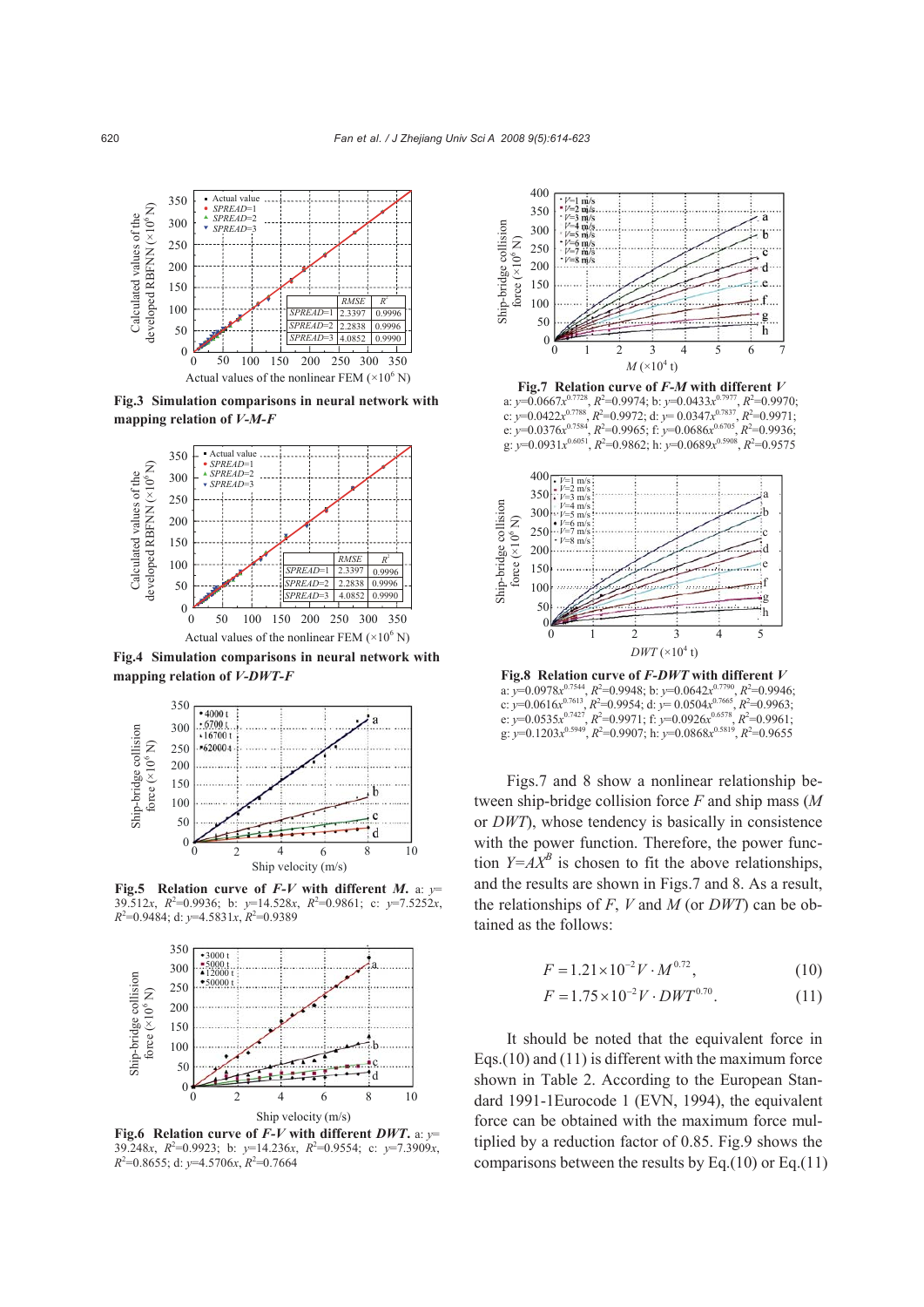and the results by FEM, which were shown in Table 2. Although the values of *RSME* are not perfect, the results could be accepted for practical engineering. It shows that the proposed method is appropriate to calculate the ship-bridge collision force.



**Eq.(11) and the results by FEM** 

In addition, the comparison between Eq.(11) and AASHTO formula has been performed to investigate the relationship of them. The results are shown in Fig.10. When *DWT* is about 15160 t, the result calculated by Eq.(11) is equal in the AASHTO. If *DWT* is less than 15160 t, the value to that in the AASHTO is greater than that with Eq.(11). However, when *DWT* is more than 15160 t, the value by AASHTO is less than that of Eq.(11). In the same way, the comparison between Eq.(10) and European Standard has also been implemented. The results are shown in Fig.11. The similar conclusion can be obtained despite in different critical equal points, that is, *M* is about 37000 t. Meanwhile, the conclusion can contribute to improving the design specification of ship-bridge collision force in the future.

## **Developed toolbox using MATLAB**

In order to realize the intelligent calculation for ship collision force on MATLAB platform, the special toolbox has been developed, which could improve the efficiency of the calculation work of ship impact load. The main interface of special toolbox is shown in Fig.12.

This software comprises five functional modules: (1) the module of RBFNN toolbox, (2) the module of simplified formula toolbox, (3) The module of AASHTO toolbox, (4) The module of Chinese Norms toolbox, and (5) the reserved interface for future expansion.



**Fig.10 Comparison between Eq.(11) and AASHTO with different** *V*



**Fig.11 Comparison between Eq.(10) and European Standard with different** *V*



**Fig.12 The main interface of the toolbox for calculating ship-bridge collision force** 

In order to develop a powerful and easy-to-use software for calculating ship-bridge collision force in the future, the software has the following advantages: (1) modularization; (2) expandability; (3) accessibility; (4) adaptability; (5) portability.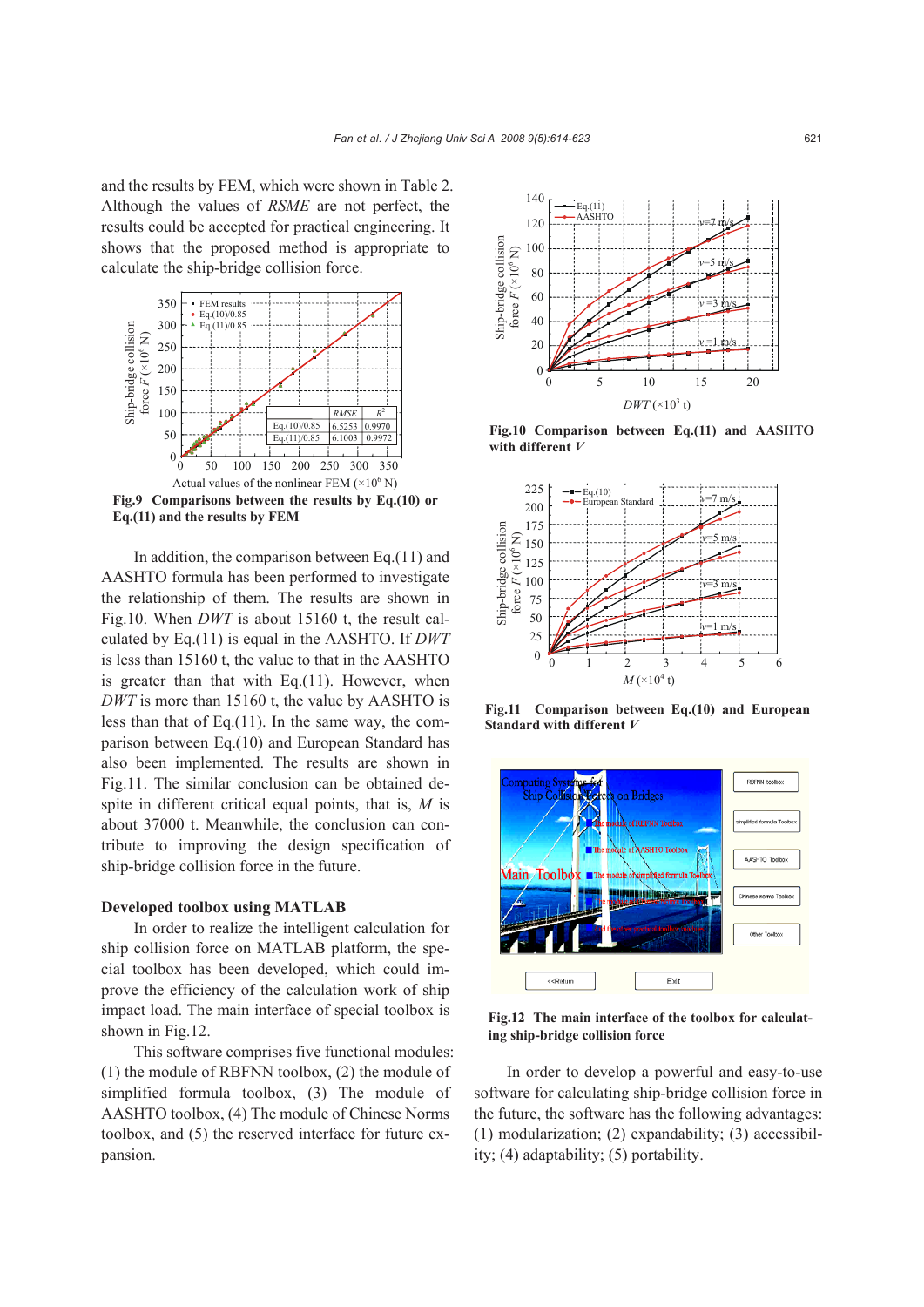# **CONCLUSION**

This research aims at developing an ANN-based approach for calculating ship-bridge collision force. Therefore, the basis methodology of the proposed approach was advanced with a practical example, and the following conclusions can be drawn:

(1) Based on the results of finite element analyses, the ANN were trained and validated. The results of ANN and FEM were very close to each other. It shows that ANN method for ship-bridge collision force is appropriate based on its nonlinear mapping ability. It should be noted that due to the limited number of the learning samples, however, the generalization of neural network also is limited to some degree.

(2) Calculation time of FEM is about tens of hours and every different ship velocity or mass has to be calculated one by one. In contrast, training time for ANN is about 10 min. After the training of ANN, any different values of ship velocity and mass can be calculated efficiently within an acceptable error.

(3) According to the results from the ANN simulation, the relationship between ship velocity and ship-bridge collision force is approximately linear, which is in accordance with the statements in the AASHTO and the European Standard. However, the relationship between the ship mass and the ship-bridge collision force is different from those in the AASHTO and the European Standard. Finally, the simple equations have been suggested with the necessary mathematical treatment and compared with the formula in the AASHTO and the European Standard.

 (4) Finally, the intelligent calculation program for ship-bridge collision force has been developed to save many computational efforts for engineers in practice.

### ACKNOWLEDGEMENT

The authors wish to express their most sincere appreciation to Dr. Peng, Dr. Yan, Dr. Gao, who read the manuscript carefully and gave their valuable comments. The authors are also indebted to C. Chen for providing some samples.

#### **References**

- AASHTO (American Association of State Highway and Transportation Official), 1994. Guide Specifications and Commentary for Vessel Collision Design of Highway Bridges. Washington, D.C.
- Aguirrea, L.A., Alvesa, G.B, Corrêa, M.V., 2007. Steady-state performance constraints for dynamical models based on RBF networks. *Engineering Applications of Artificial Intelligence*, **20**(7):924-935. [doi:10.1016/j.engappai. 2006.11.021]
- Amdahl, J., Kavlie, D., 1992. Experimental and Numerical Simulation of Double Hull Stranding. *In*: Astrup, O., Veritas, D.N. (Eds.), DNV-MIT Workshop on Mechanics of Ship Collision and Grounding. Høvik, Norway, 1992.
- Chen, C., 2006. Study on Design Collision Force and Simulation of Damage for Bridge Subjected to Ship Impact. M.S. Thesis, Tongji University (in Chinese).
- Choubey, A., Sehgal, D.K., Tandon, N., 2006. Finite element analysis of vessels to study changes in natural frequencies due to cracks. *International Journal of Pressure Vessels and Piping*, **83**(3):181-187. [doi:10.1016/j.ijpvp.2006.01. 001]
- Consolazio, G.R., Cowan, D.R., 2003. Nonlinear analysis of barge crush behavior and its relationship to impact resistant bridge design. *Computers and Structures*, **81**(8-11):547-557. [doi:10.1016/S0045-7949(02) 00474-1]
- Consolazio, G.R., ASCE, A.M., Cowan, D.R., 2005. Numerically efficient dynamic analysis of barge collisions with bridge piers. *Journal of Structural Engineering*, **131**(8):1256-1266. [doi:10.1061/(ASCE)0733-9445(2005) 131:8(1256)]
- ENV, 1994. 1991-1 Eurocode 1, Basis of Design and Action on Structures. Part 1, Basis of Design, CEN/CS.
- Fan, W., Yang, J., Liu, T.T., 2005. Grey neural network composite model and its application in landslide forecast. *Yangtze River*, **36**(11):48-50 (in Chinese).
- Larsen, O.D., 1993. Ship Collision with Bridges. IABSE Structural Engineering Documents. The Interaction Between Vessel Traffic and Bridge Structures. IABSE-AIPC-IVBH, Switzerland, p.53-56.
- Liu, J.C., Gu, Y.N., 2002. Simulation of the whole process of ship-bridge collision. *China Ocean Engineering*, **16**(3):369-382.
- Ma, G., Huang, F.L., Zeng, C.H., 2005. Identification of the impact force during ship-bridge collision on the pier of NYRB based on techniques of ANN. *Journal of Vibration and Shock*, **24**(6):127-130 (in Chinese).
- Minorsky, V.U., 1959. An analysis of ship collision to protection of nuclear powered plant. *Journal of Ship Research*, **1**:1-4.
- Moody, J.E, Darken, C.J., 1989. Fast learning in networks of locally-turned processing units. *Neural Computation,* **1**(2):281-294.
- Pedersen, P.T., Valsgard, S., Olsen, D., Spangenberg, S., 1993. Ship impacts: Bow collision. *International Journal of*